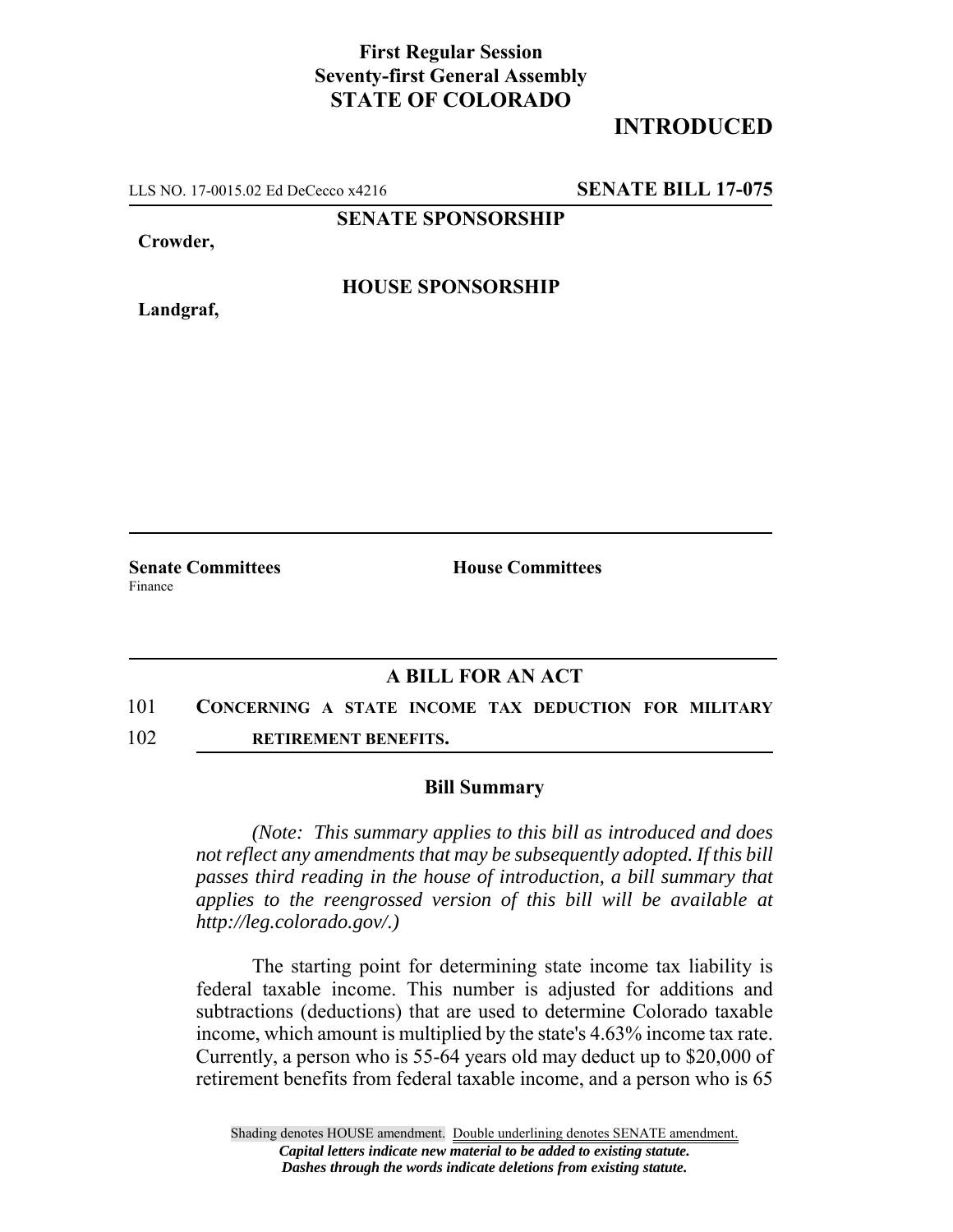years old or older may deduct up to \$24,000. These limits apply to retirement benefits from all sources, including those related to service in the military.

The bill excludes all military retirement benefits from this deduction and instead allows a person of any age to deduct an unlimited amount of military retirement benefits from his or her state income tax. All other retirement benefits continue to be subject to the existing limits on the amounts that are deductible.

1 *Be it enacted by the General Assembly of the State of Colorado:*

 **SECTION 1. Legislative declaration.** The general assembly hereby finds and declares that the purpose of the tax deduction created by this act is to honor the sacrifice and service of veterans and to create an incentive for more veterans to make their post-military homes in this 6 state.

7 **SECTION 2.** In Colorado Revised Statutes, 39-22-104, **amend** 8 (4)(f)(III); and **add** (4)(x) as follows:

9 **39-22-104. Income tax imposed on individuals, estates, and** 10 **trusts - single rate - definitions - repeal.** (4) There shall be subtracted 11 from federal taxable income:

 (f) (III) (A) For income tax years commencing on or after January 13 1, 1989, amounts subtracted under this paragraph (f) SUBSECTIONS (4)(f)(I) AND (4)(f)(II) OF THIS SECTION shall not exceed twenty thousand dollars per tax year; except that, for income tax years commencing on or 16 after January 1, 2000, amounts subtracted under subparagraph (I) of this **paragraph (f)** SUBSECTION  $(4)(f)(I)$  OF THIS SECTION shall not exceed twenty-four thousand dollars per tax year for any individual who is sixty-five years of age or older at the close of the taxable year. For the 20 purpose of determining the exclusion allowed by this paragraph  $(f)$ SUBSECTION (4)(f), in the case of a joint return, social security benefits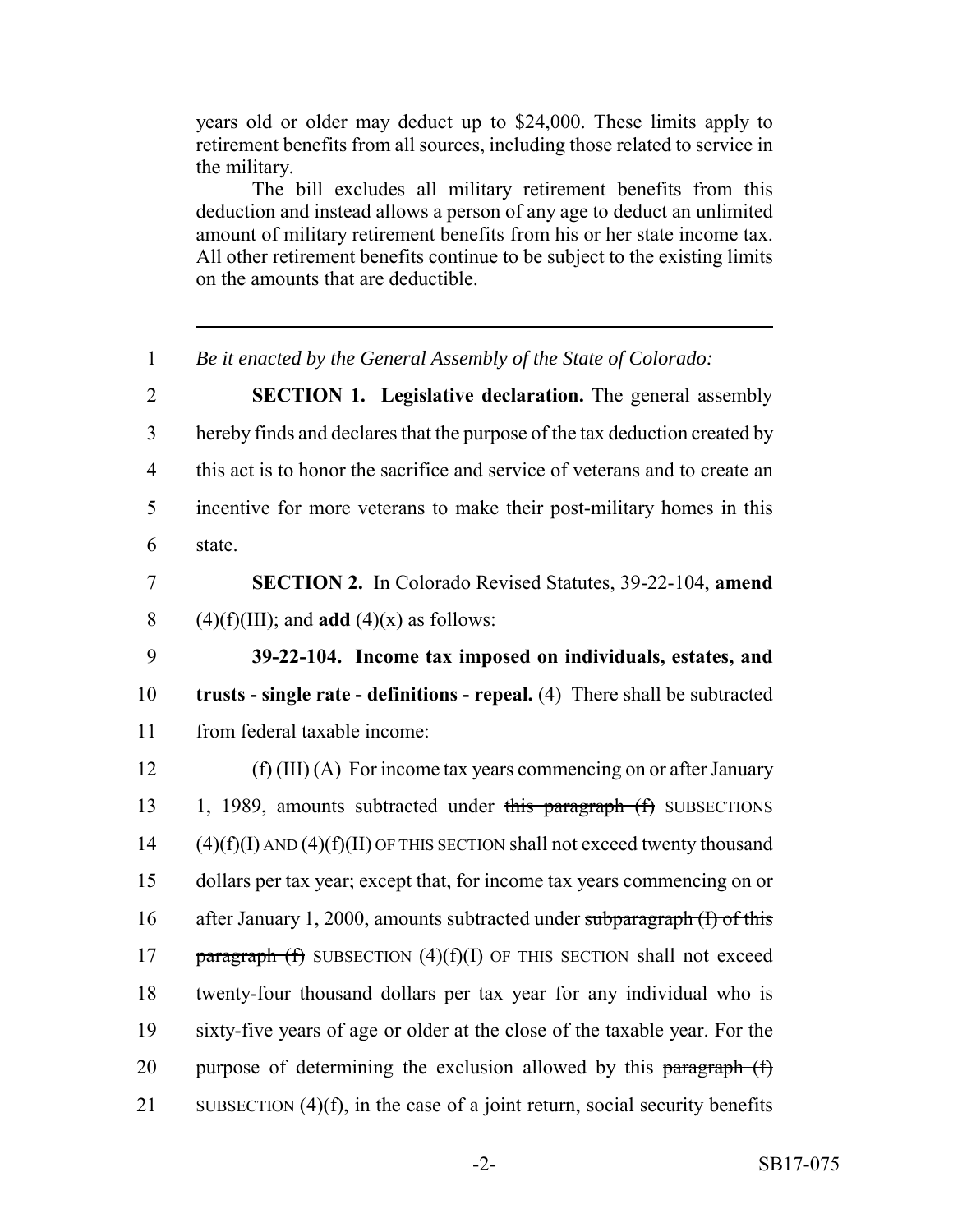included in federal taxable income shall be apportioned in a ratio of the gross social security benefits of each taxpayer to the total gross social security benefits of both taxpayers. EXCEPT AS SET FORTH IN SUBSECTION 4 (4)(f)(III)(B) OF THIS SECTION, for the purposes of this paragraph  $(f)$ 5 SUBSECTION (4)(f), "pensions and OR annuities" means retirement benefits that are periodic payments attributable to personal services performed by an individual prior to his or her retirement from employment and that arise from an employer-employee relationship, from service in the uniformed services of the United States, or from contributions to a retirement plan which are deductible for federal income tax purposes. "Pensions and OR annuities" includes distributions from individual retirement arrangements and self-employed retirement accounts to the extent that such distributions are not deemed to be premature distributions for federal income tax purposes, amounts received from fully matured privately purchased annuities, social security benefits, and amounts paid 16 from any such sources by reason of permanent disability or death of the person entitled to receive the benefits.

 (B) FOR INCOME TAX YEARS COMMENCING ON OR AFTER JANUARY 1, 2018, "PENSIONS OR ANNUITIES" DOES NOT INCLUDE RETIREMENT BENEFITS THAT ARISE FROM AN INDIVIDUAL'S SERVICE IN THE ARMED FORCES OF THE UNITED STATES.

**(x) FOR INCOME TAX YEARS COMMENCING ON OR AFTER JANUARY** 23 1, 2018, AN AMOUNT EQUAL TO ANY RETIREMENT BENEFITS RECEIVED AS A RESULT OF THE INDIVIDUAL'S SERVICE IN THE ARMED FORCES OF THE UNITED STATES, TO THE EXTENT INCLUDED IN FEDERAL ADJUSTED GROSS INCOME.

**SECTION 3. Act subject to petition - effective date -**